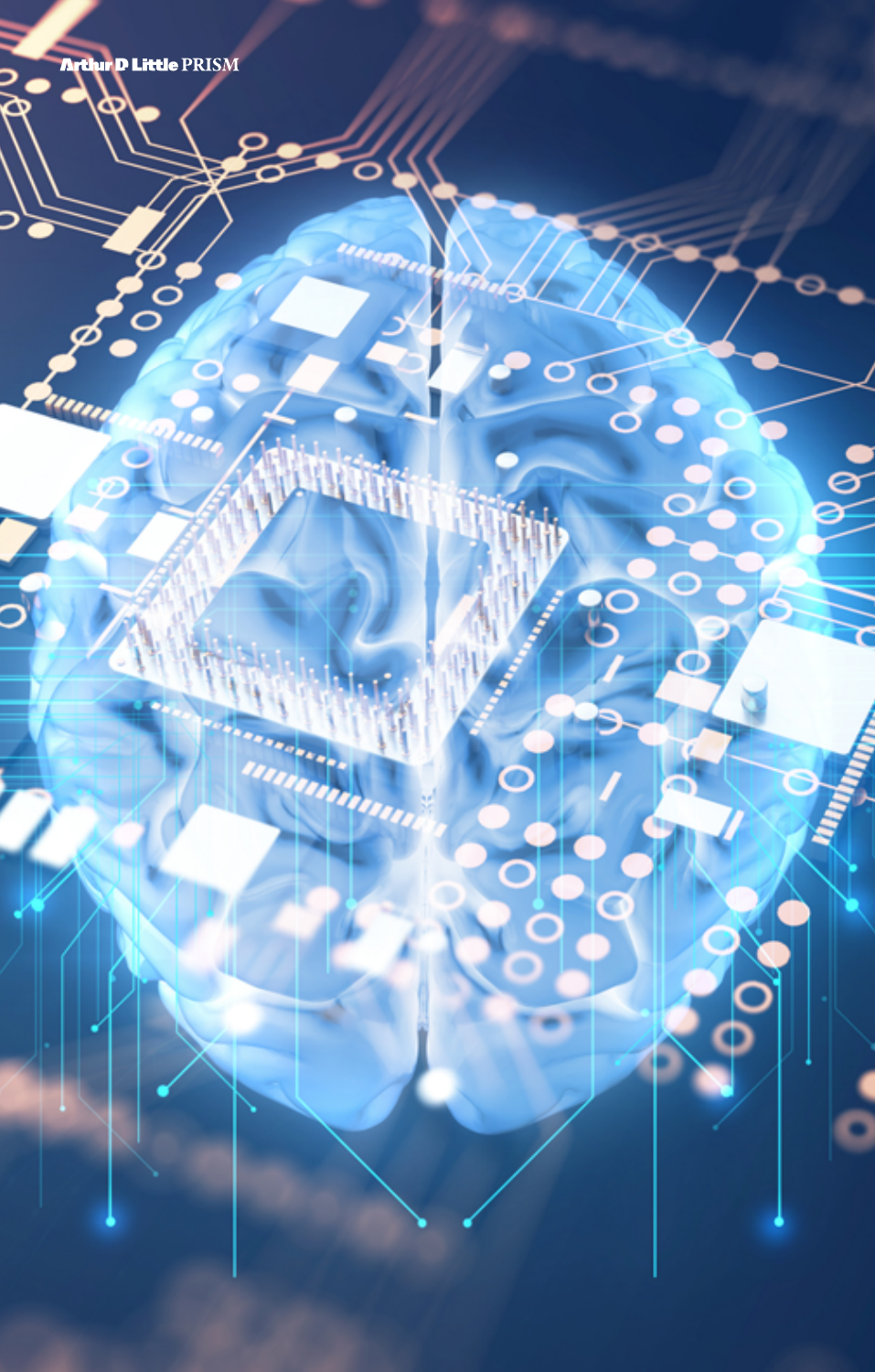# **Transforming medical technology businesses to create value with digital**

*Mitch Beaumont, Prashanth Prasad, Ulrica Sehlstedt, Mandeep Dhillon*

Within the healthcare sector, both existing players and new entrants can create significant value with digital products and services. However, for established "analog-native" medical technology companies, going digital will require significant business and operational model changes, which can be daunting. Nevertheless, executives can proactively manage these changes and their impact by considering a set of levers that they can control. This article introduces a framework with those levers



that can be used to quide medical technology companies through their digital transformations.

# **Going digital – a difficult path for established medical technology companies**

Recent advances in technology, along with changes in healthcare reimbursement models and care delivery pathways, have created opportunities for digital products and

services to play an important role in healthcare. The benefits of digital, such as lowering costs, increasing patient engagement, and improving outcomes, have been discussed extensively<sup>1</sup>. Many new entrants and start-ups are taking advantage of the opportunity and challenging established healthcare companies, hoping to get a share of an industry that makes up about 10% of the global economy<sup>2</sup>. These organizations employ newer, more agile working models that are better aligned with being digital. Additionally, they have a further advantage emerging: regulators that have not been friendly to software products in the past have started to embrace new iterative development approaches to accommodate the growth of digital health<sup>3</sup>.

1.[Succeeding with Digital Health – Winning offerings and digital transformation,](http://www.adlittle.com/viewpoints.html?&view=667)  [Arthur D. Little, March 2016](http://www.adlittle.com/viewpoints.html?&view=667)

2. In the United States, the world's largest economy, health expenditure is over 17% of GDP. Source: World Bank Data ([data.worldbank.org](http://data.worldbank.org)) 3. As an example, see the US FDA's Digital Health Software Precertification (PreCert) Program at [www.fda.gov](http://www.fda.gov)

There is significant value to be captured with digital products and services in the healthcare industry. However, existing medical technology companies going digital will require major business and operational model changes. This article introduces a framework and set of levers that can help medical technology executives proactively manage these changes and their impact, therefore guiding their companies through digital transformation.

.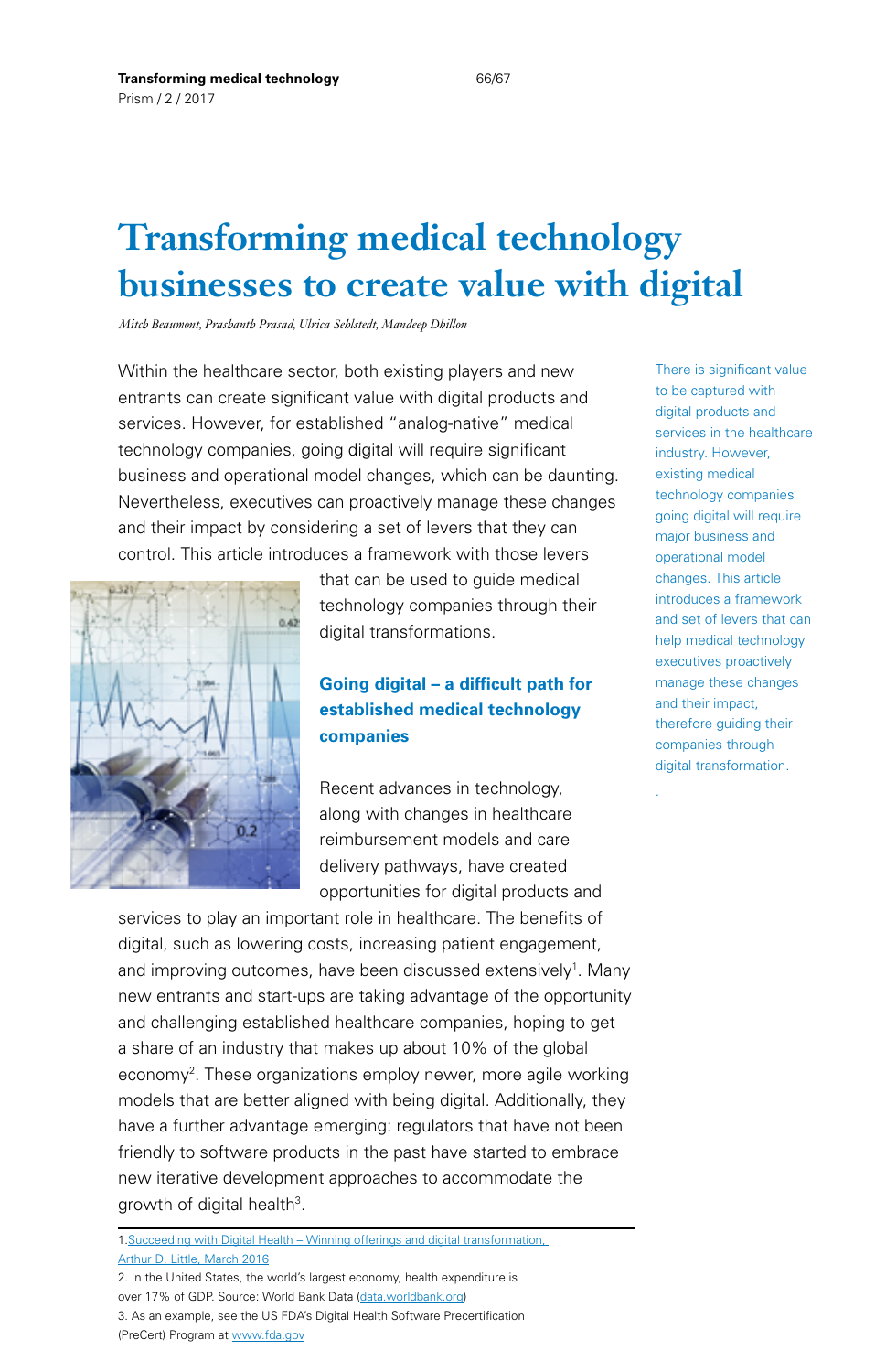In contrast, established medical technology companies face a different picture. Their operational and cultural DNA has been steeped in rigid company processes that were created to minimize the risk of non-compliance with regulatory requirements such as FDA guidance. For many of them, results have been elusive as going digital has strained their current ways of doing business. In fact, being successful with digital products and services requires established companies to rethink their business models and the underlying operational models. This can be seen with some recent examples of established medical technology companies that have managed to find levels of success.

#### **Rethinking models – Roche Diagnostics and GE**

**Roche Diagnostics** saw insufficient outcomes from diabetes treatments, and decided a more holistic approach was needed to manage diabetes. To that end, it adopted an ecosystem approach to connect and offer integrated digital solutions to all stakeholders involved in the diabetes management cycle, in order to optimize care processes and improve prevention.

Before the ecosystem was created Roche's main value proposition was offering its diabetes management systems such as glucose meters and insulin pumps. With the ecosystem, Roche could expand its value proposition for patients and enable "more time in range"4 , leading to fewer hospitalizations. Roche became a partner to patients, helping them manage their conditions, rather than just being a manufacturer of products. Operationally, Roche separated Roche Diabetes Care into a subsidiary with its own operating model to facilitate the creation of a world-leading big-data ecosystem for diabetes management. A new, global hub with the required digital and IT capabilities was created in Barcelona, and co-promotion and distribution partnerships were set up with a number of complementary companies, including Medtronic, mySugr and Senseonics.

<sup>4.</sup> People with diabetes seek to keep their blood sugar levels within a certain range to prevent serious health issues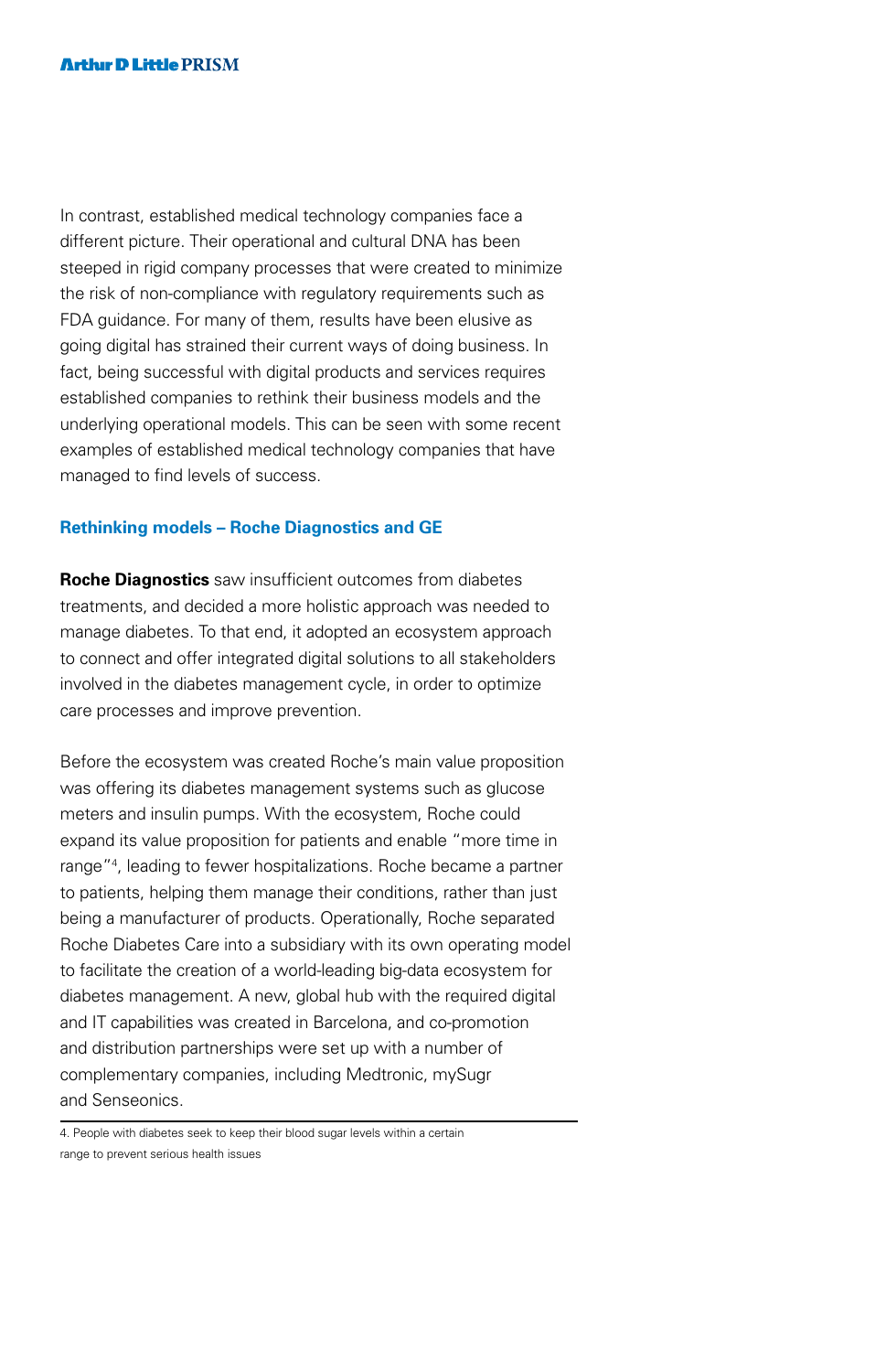With this successful digital transformation, Roche went from only treating sick people in acute care settings to enabling treatment in chronic care and remote settings as well. In addition, it increased patient engagement to proactively assist with prevention by improving patient lifestyles.

**GE** has been a leader in driving digital transformation across its many businesses. A new division, GE Healthymagination (GEhM), was created for its healthcare business, with its own innovation operating model and supporting processes designed to develop new, disruptive business models in healthcare.

GEhM borrowed from agile methods and employed an innovation approach of rapid, iterative sets of tasks to identify, define and validate opportunities in the digital health space – a stark departure from GE's traditional stage-gate or waterfall processes. This resulted in the "Healthy Cities" program, which focused on improving population health for various US cities by engaging local governments, large providers, and universities. GE set up data ecosystems and the necessary infrastructure for collecting and managing population health data collected from a broad range of existing products provided by GE and its partners.

Ultimately, GE successfully created a new value proposition for various city and municipal governments, a market that GE Healthcare did not previously serve. In addition, GE was able to extract more value through the increased sales of its products, as these were required to deliver on the value proposition.

For both of these leading medical technology organizations, we see a combination of business-model and operating-model change being used to deliberately alter how each company engages in the market and the way it works. To help executives be more strategic in considering a digital transformation, it is possible to create a simple, yet comprehensive framework for thinking about these types of changes.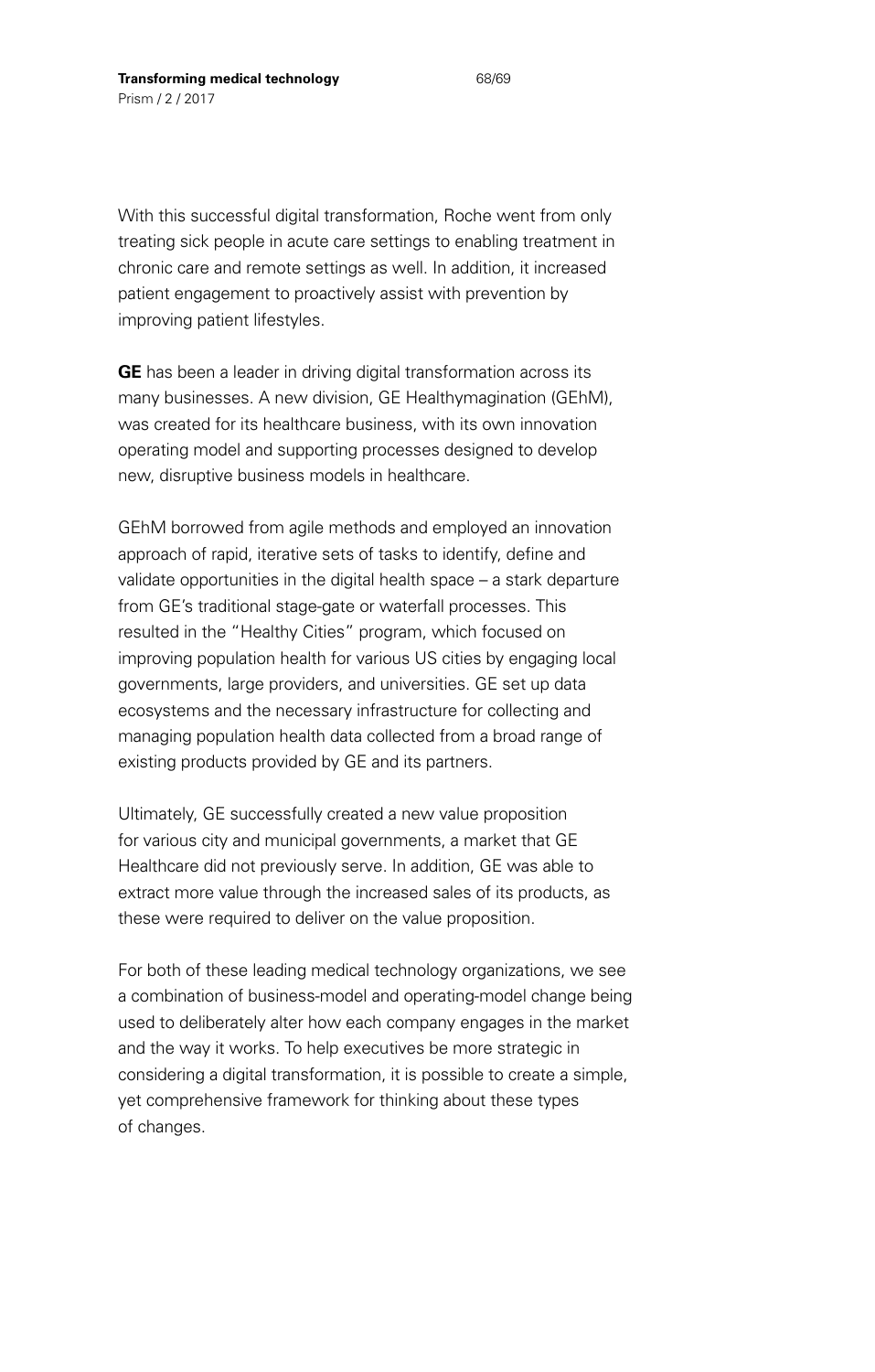#### **A framework to guide the digital transformation**

Based on our experience, and from assessing examples such as Roche and GE, we have identified two sets of primary levers that executives can use to impact the changes to their companies' business and operational models that are necessary to support a digital business. The specific levers used, and the degree to which they are "pulled", will be unique to each company's environment and its ultimate goals for digital. Most medical technology companies, including the examples cited above, will focus more on two or three levers, with more minor changes in the others happening.

#### **Business model levers**

- **Value proposition.** Digital products and services can enhance or shift a medical technology company's value proposition in the market. For example, it can extend its products to provide remote-monitoring capabilities that can improve care and reduce costs. Or it can offer tools such as applications and reminders to increase patient engagement and improve adherence. Typically, a digital business will want to build upon the company's existing core value proposition, rather than creating a completely new one.
- **Value extraction.** Most medical technology companies have focused on selling devices, or generating revenue per unit. However, monetization of value can take on alternative forms with digital, such as service-oriented models, e.g., selling hours of operation for a home health device versus the device itself, and data-centric models, e.g., selling the data generated by the devices. These new models may require working with government payers and insurance companies to gain support for reimbursement.
- **Markets served.** Digital can enable a company to shift or expand the markets it serves to open up new business opportunities. For example, digitally enabled products and services can be marketed to caregivers of the elderly or children who are willing to pay for access to data on activity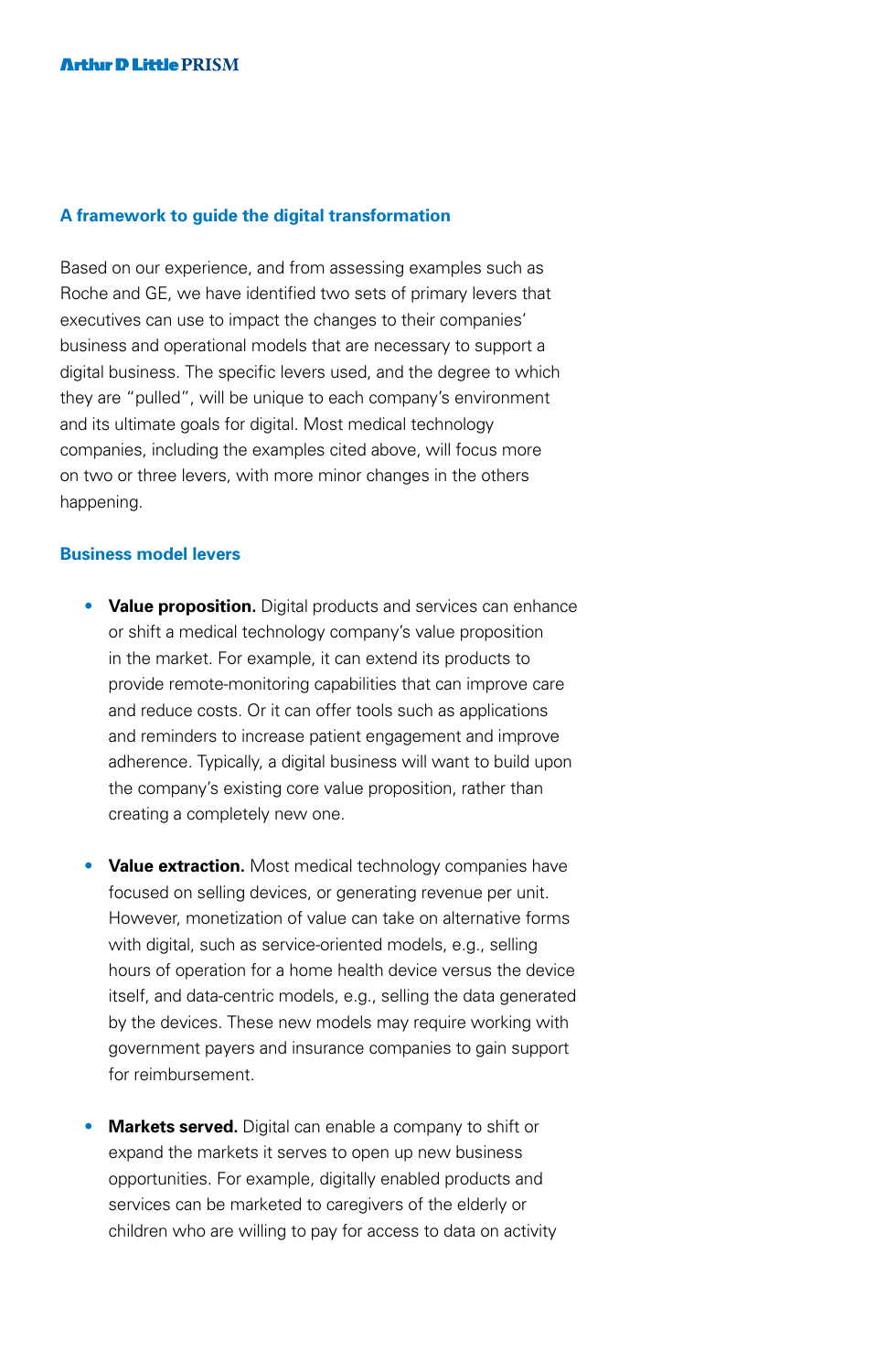or medication adherence to give them peace of mind. Alternatively, companies may be able to create new business relationships with other value-chain players, such as home health companies, by providing information that improves the effectiveness and efficiency of in-home care delivery.

#### **Operating model levers**

- **Process/methods.** Going digital requires new ways of working. Software development cycle times are faster, and will be more effectively enabled by agile methods, which are fundamentally different from existing linear or phasegate approaches employed by most medical technology companies<sup>5</sup>. Robust technology and portfolio management methods are needed to keep up with the faster pace of technology change and ensure R&D resources are invested in the right areas.
- **Delivery network.** Becoming digital can create opportunities for medical technology companies to engage with a broader ecosystem to develop offers and reach the market. The complexity and system-like nature of many digital-centric solutions creates attractive opportunities to engage development and/or delivery partners.
- **Capabilities/footprint.** Adding digital elements to a portfolio will require new capabilities in areas such as application development, data management and security. In addition, medical technology companies will require capabilities in areas such as consumer insight and behavioral economics to ensure their digital-health solutions meet patient/user needs and expectations. The organizational footprint should also be an important consideration to help gain technical talent or local market knowledge and access.

<sup>5.</sup> [For a discussion on applying agile methods to product development, see "Using agile](http://www.adlittle.com/prism-articles.html?&no_cache=1&year=2017)  [approaches for breakthrough product innovation", Arthur D. Little Prism, Issue 1, 2017](http://www.adlittle.com/prism-articles.html?&no_cache=1&year=2017).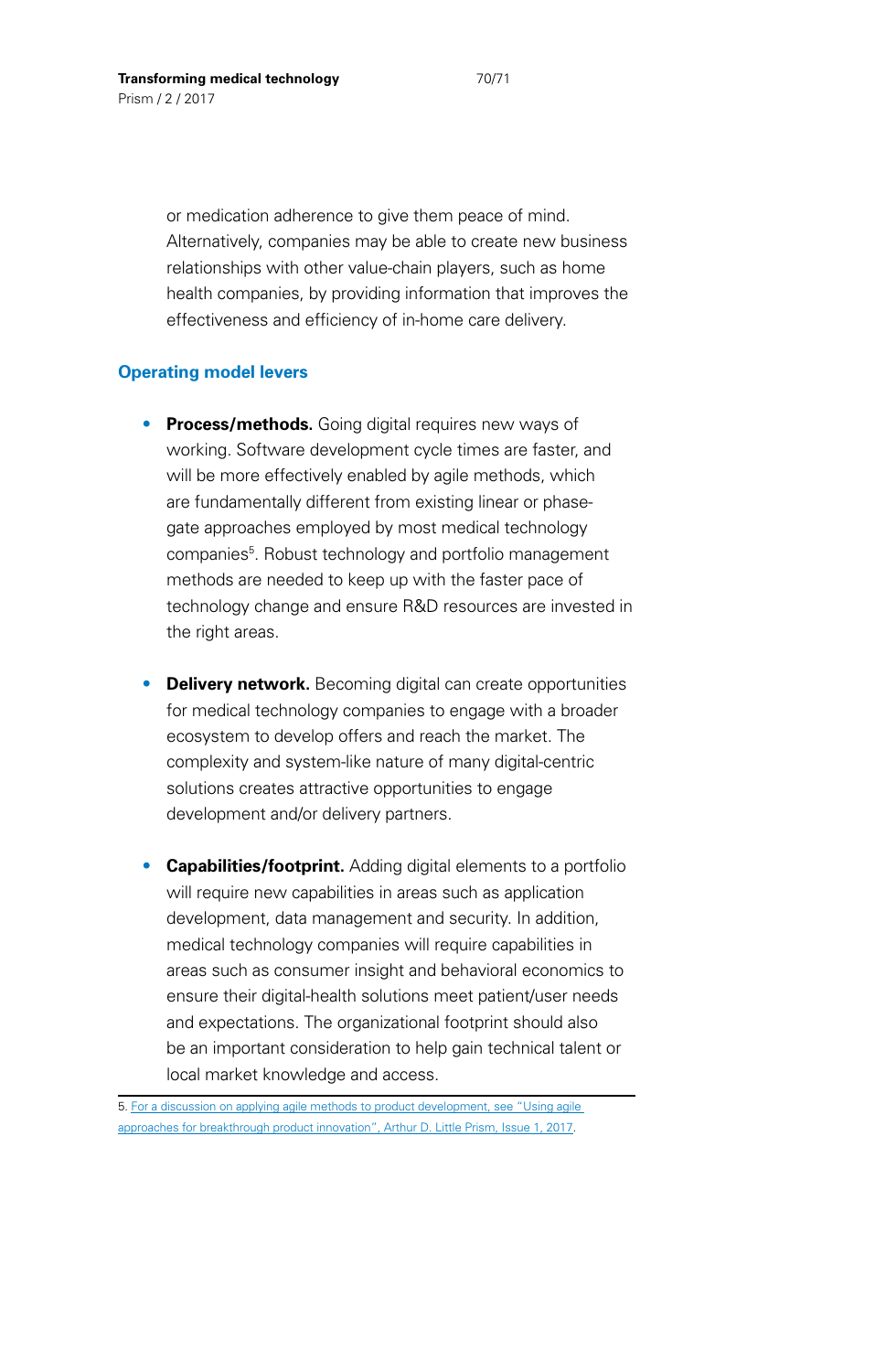These levers are depicted in the framework shown in Figure 1, where a more significant change in each group of levers collectively creates an overall more significant change along the respective dimension. Companies can use this visualization to qualitatively assess the degree of change – and change management – they will need to make to support a digital strategy and transformation.



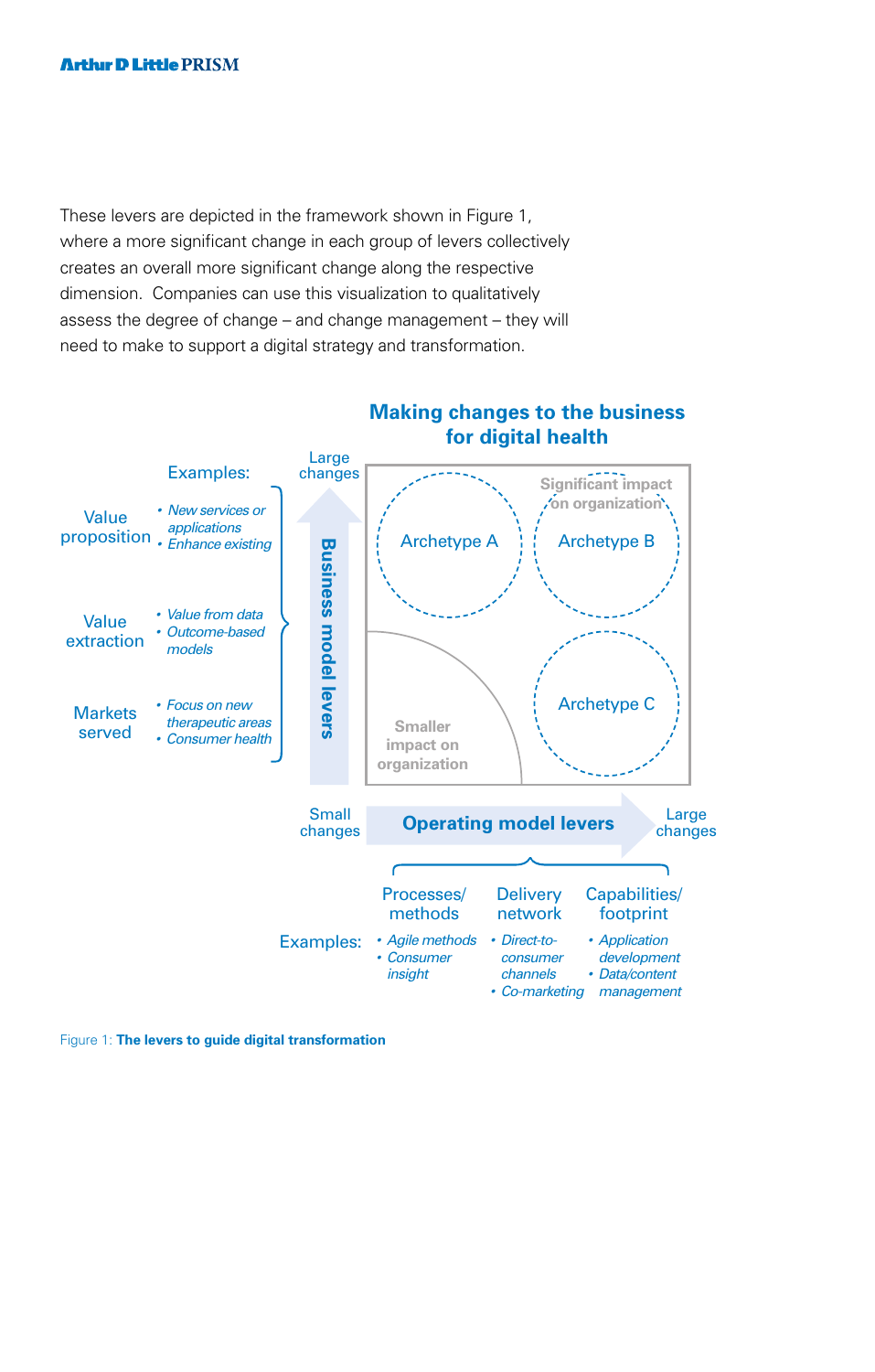Each company's strategy for becoming a digital health player will be unique to its internal and external situation, and entail some degree of change to both the business and supporting operational models. However, these transformations broadly fall into three archetypes, as described in Figure 2, which are also indicated on the framework in Figure 1.

| <b>Archetype</b> | <b>Objective</b>                              | <b>Description</b>                                                                                                                                                                                                                                                                              |
|------------------|-----------------------------------------------|-------------------------------------------------------------------------------------------------------------------------------------------------------------------------------------------------------------------------------------------------------------------------------------------------|
| A                | Finding<br>completely new<br>sources of value | This model emphasizes changes to how a<br>company engages with the market. Operating-<br>model changes are made to support the new<br>business-model objectives.<br>GE's transformation might fit this archetype best,                                                                          |
|                  |                                               | given that its business-model changes with the<br>Healthy Cities program may have been more<br>significant than its operating-model changes.                                                                                                                                                    |
| B                | Reinventing the<br>business                   | Medical technology companies pursuing this<br>transformation strategy are looking to make a<br>significant and disruptive change to the industry.                                                                                                                                               |
|                  |                                               | A good example is ResMed. (See sidebar.)<br>ResMed has made significant changes to both<br>its business model and operational model,<br>and has become a leading connected-health<br>company versus the traditional medical-device<br>company it once was.                                      |
| C                | Improving how<br>value is delivered<br>today  | This approach leverages operating-model<br>improvements to enable digital products and<br>services that enhance the current business<br>model but do not significantly change it.                                                                                                               |
|                  |                                               | Roche Diagnostics' strategy emphasized<br>changing its operating model in order to<br>enable the data ecosystem, and while it did<br>shift the value proposition to reduce hospital<br>readmissions, there was limited change in<br>how Roche would extract value and the<br>markets it served. |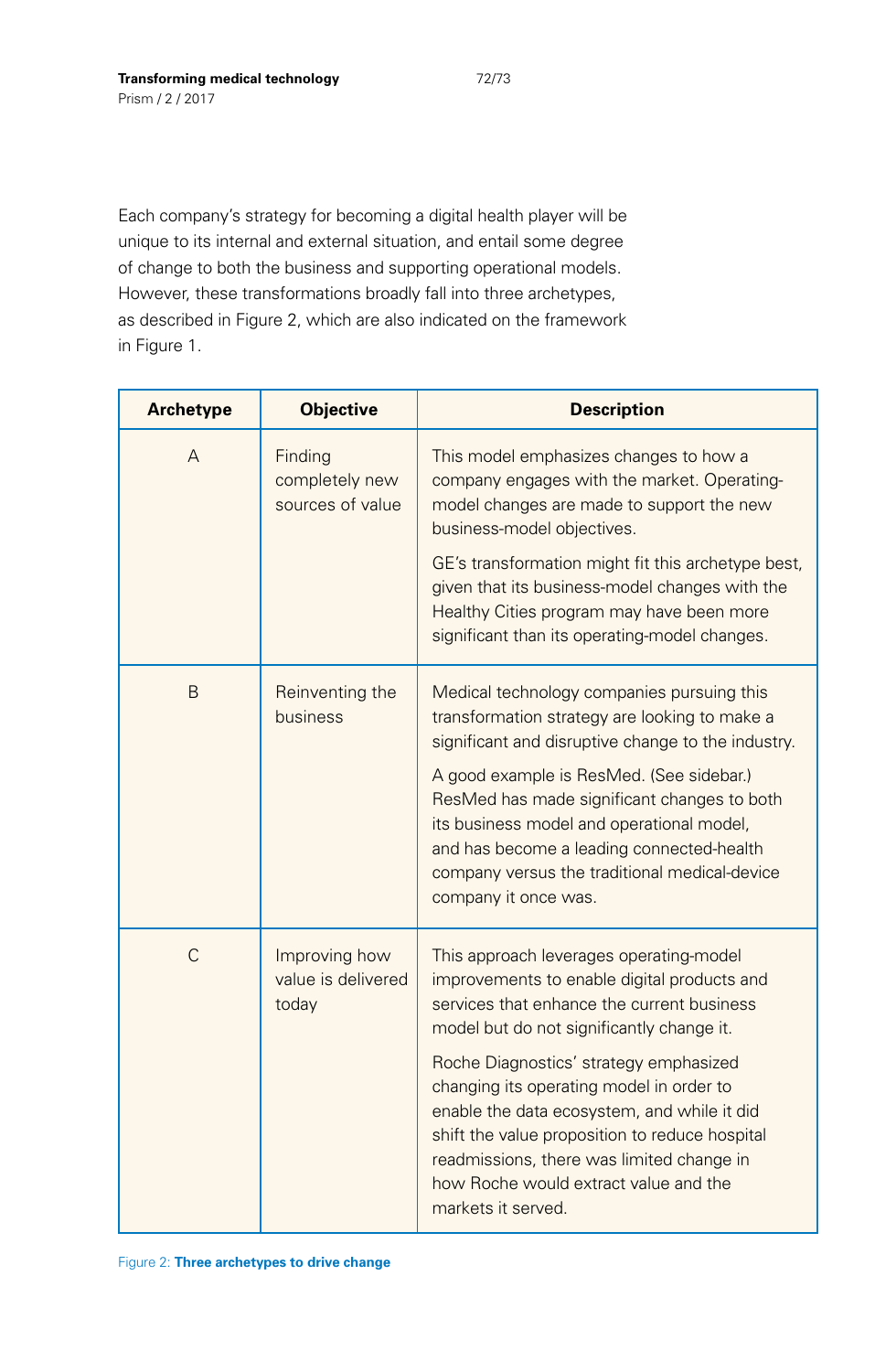#### **Case Study: Creating a connected healthcare company**

ResMed is a producer of medical devices and cloud-based software applications that diagnose, treat and manage sleep apnea, chronic obstructive pulmonary disease (COPD) and other chronic diseases, with USD 2.1 billion in revenue. Just as importantly, ResMed is a global leader in connected care, with more than 3 million patients remotely monitored every day. Its path to this position was very deliberate and involved transforming multiple aspects of its business and operating models.

For Mick Farrell, the CEO of ResMed, the decision to go digital was not an option. "Digital or die – it is an existential moment," he recalled when talking recently with Arthur D. Little about how the company's digital journey had started. "If we didn't embrace {digital}, we could go the way of others – as we've seen Netflix do to Blockbuster and Uber to taxis." Thus, ResMed became committed to making the transition to a software-driven medicaldevice company. After detailed modeling exercises to understand the value equation and investigate possible digital-enabled business models, Farrell and his team discovered "almost every time we could find value." They launched their effort by including a communication capability in every device sold – it was not optional – and soon discovered they were creating increased value for all of their primary constituents.

For example, ResMed found that it could drive adherence for CPAP6 therapy devices from 50% (device alone) to 87% when patients were given a smartphone application, myAir™, which helped them track their sleep-therapy progress. Each morning the patient receives a "myAir score", essentially gamifying sleep. Increased adherence reduces hospitalizations, which lowers costs and greatly improves the patient's quality of life. ResMed also discovered that its connected devices decreased set-up costs for home health providers by 59%, a significant value proposition.

<sup>6.</sup> Continuous Positive Airway Pressure (CPAP) delivers constant airflow to people to address sleep apnea disorder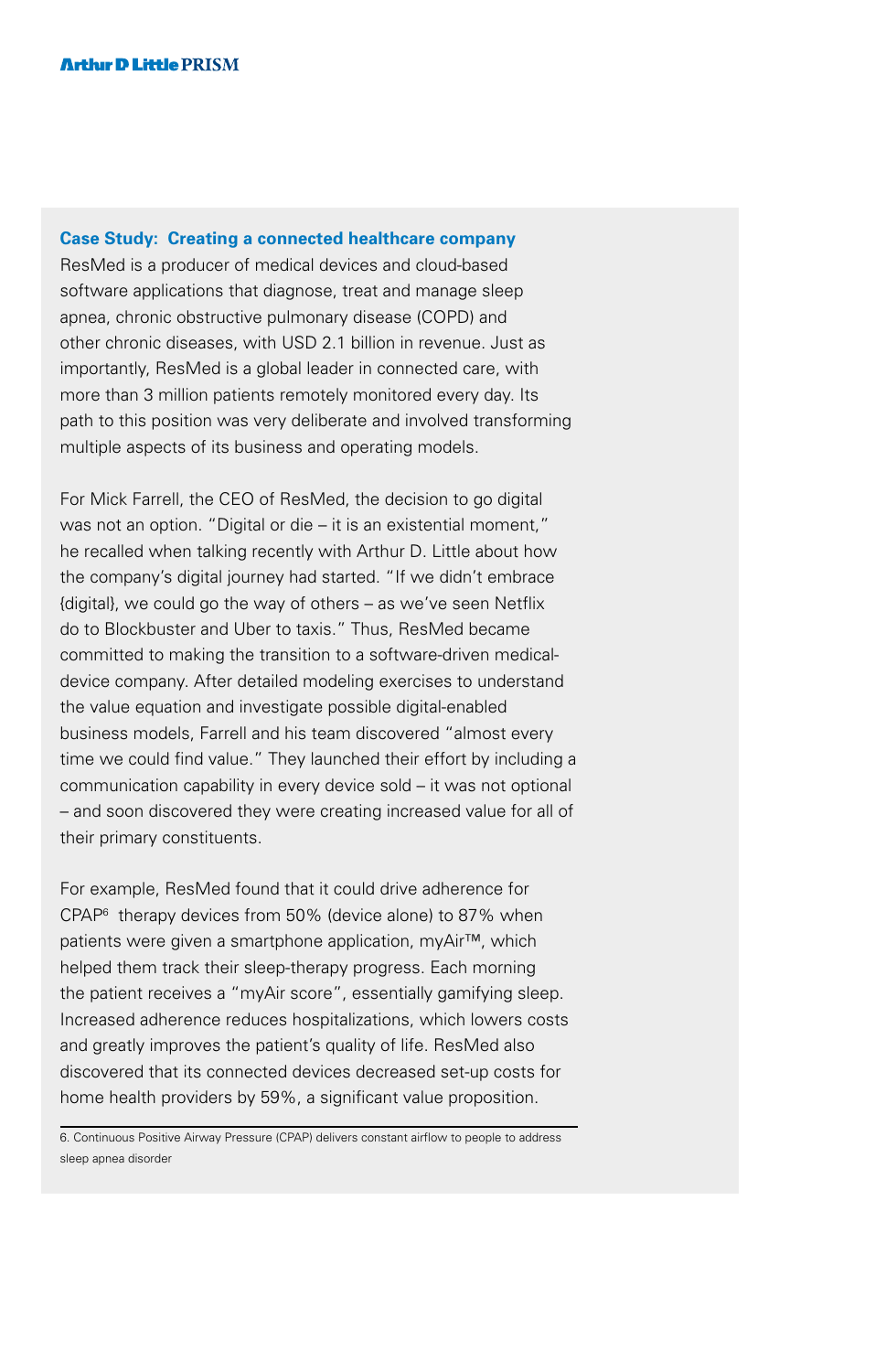By receiving nightly data on user performance (e.g., was the mask connected properly?) and compliance (e.g., was it used nightly?), the provider is able to focus its attention on those users that are having issues, and reduce unnecessary outreach to patients doing well with their therapy. This digital capability has enabled ResMed to create a provider subscription service to access the software and data, and effectively changed the basis of competition for sleep-therapy devices.

ResMed also needed to transform its existing operating model to support the business-model changes. Farrell restructured the company to create a vertical business for software and services, which is now 7% of global revenue. A new, centralized health informatics function was established that cut across the entire organization and supported all businesses. ResMed also adopted agile development approaches to accelerate product-update cycles. Necessary skills were added by hiring cloud software engineers from other industries, in addition to some selective acquisitions.

ResMed is now widely considered a global leader in digital health and connected care for medical devices. As evidenced above, it made this transformation deliberately and systematically by identifying, analyzing and pulling many of the available businessmodel and operating-model levers.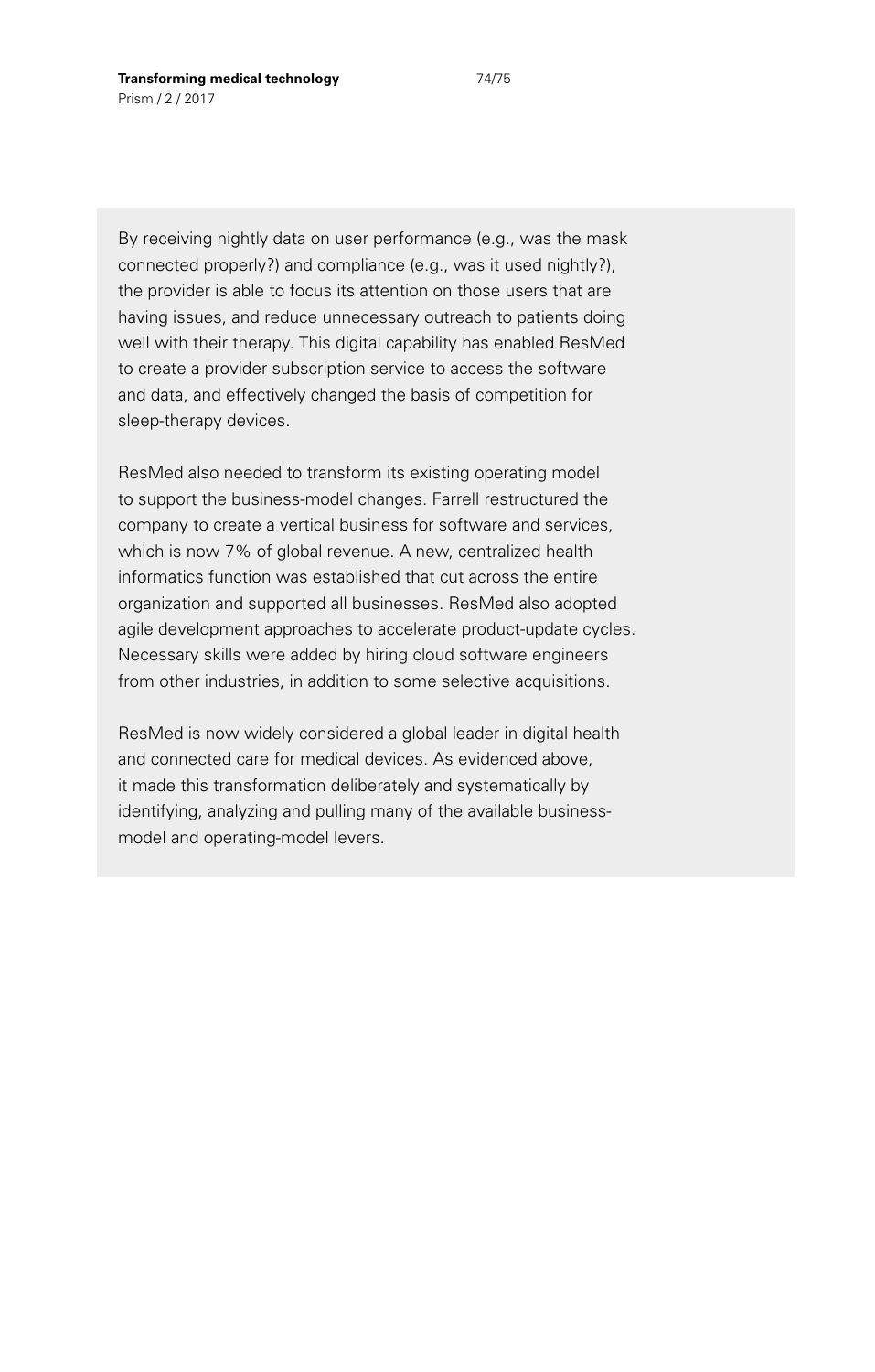#### **How to get started**

There is a clear set of initial steps an established, analog-native medical technology organization should take to get started on a digital transformation. (See Figure 3.) Even if an organization has jumped into creating digital elements or dabbled in deploying a digital service, it will pay dividends to go through the steps to ensure there is a strategic alignment between what the market needs and what the company does.

- **Step 1** Get a firm understanding of stakeholder needs, especially latent needs, of patients, users, and other relevant players, independent of the application of digital. What experiences do they currently have, and what aspects of those experiences can be improved? Are there areas where efficiency or cost need to be addressed? The objective is not to develop or test solutions at this point, but to understand what needs, if addressed, will create value for the relevant stakeholders. After those needs are understood and rationalized to create a unique list, each is evaluated to determine which might be addressed by digital, and whether they make sense for the company to pursue. This step culminates in generating ideas to address the prioritized needs.
- **Step 2** Develop ideas into solution concepts, often with multiple ideas brought together into one concept. A concept here can range from a high-level scenario of a potentially new digital service offering to a more specific depiction of functionality being added to an existing medical device. In any case, there is a list of certain characteristics for each potential solution concept that must be identified, even if done with a higher degree of certainty, to inform the next step. At this point it might be necessary to do a prioritization of concepts. This step is an opportune time to start to seek out partnerships or employ a more open innovation model to help make progress and engage expertise not found internally.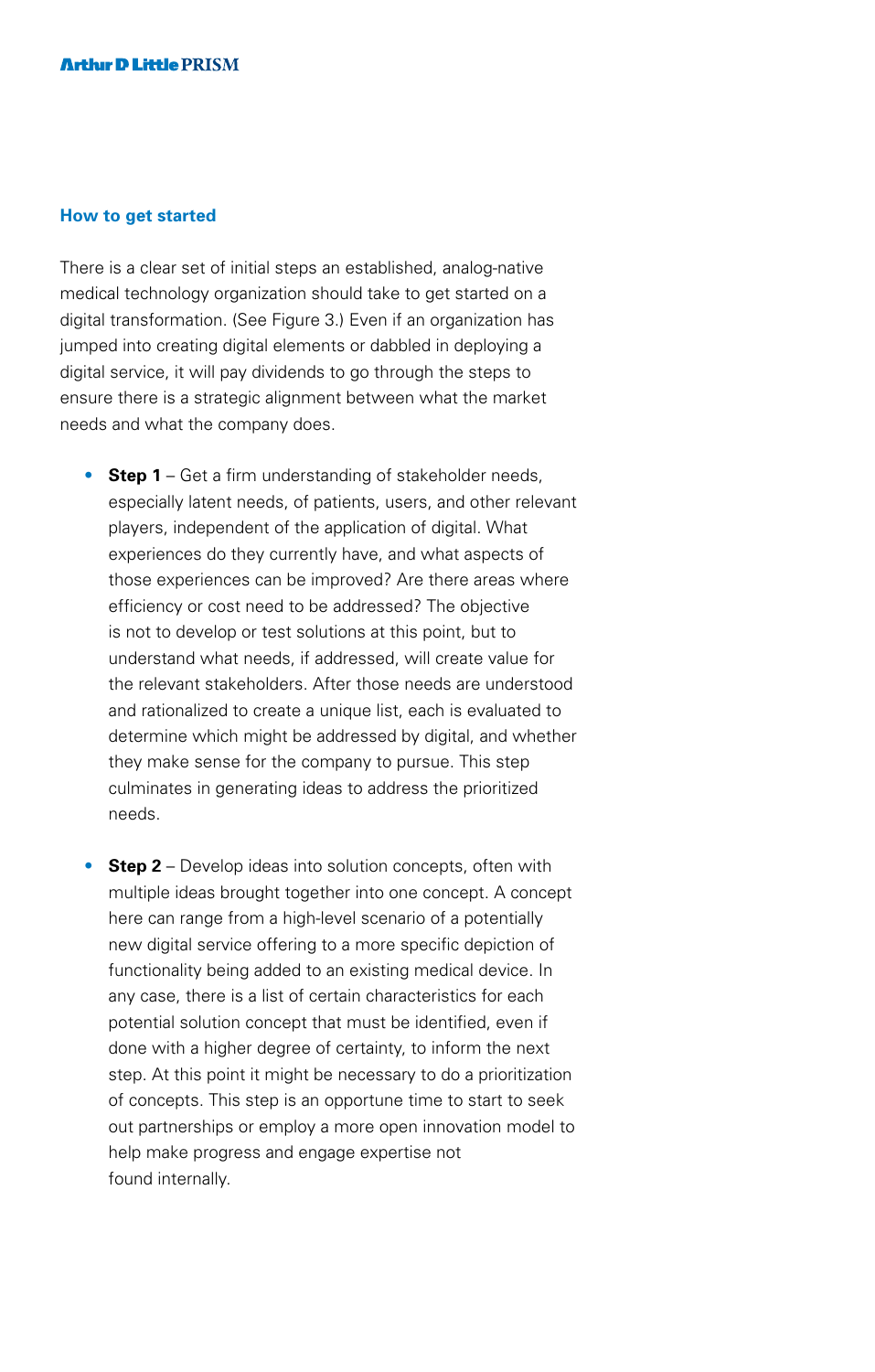- **Step 3** Evaluate the implications to the business model and underlying operating models for each prioritized solution concept. Different concepts can be compared, and the amount of change needed should be considered when determining the specific strategy to pursue. For example, if a concept will require significant changes to certain operatingmodel elements, such as existing IT infrastructure or longterm contractual relationships, then there may be a decision to forego that concept or to push it further out on a roadmap. Conversely, certain changes, such as a new monetization model or market-positioning message, might be very easy to effect and push some concepts forward faster. At this point, the archetype needed for the transformation will emerge.
- **Step 4** Only once the implications for the business model and operating model are understood can an organization set its strategy and plan for going digital. Learnings from the implication assessment will impact the path forward and facilitate a more innovative way of thinking. For example, if the effort required to build new capabilities, technologies or processes appears high, then partnerships or acquisition might be the best strategy. On the other hand, if the level of change is significant across the company, then perhaps the strategy would best be executed by setting up a new external entity.



Figure 3: **Steps to get started**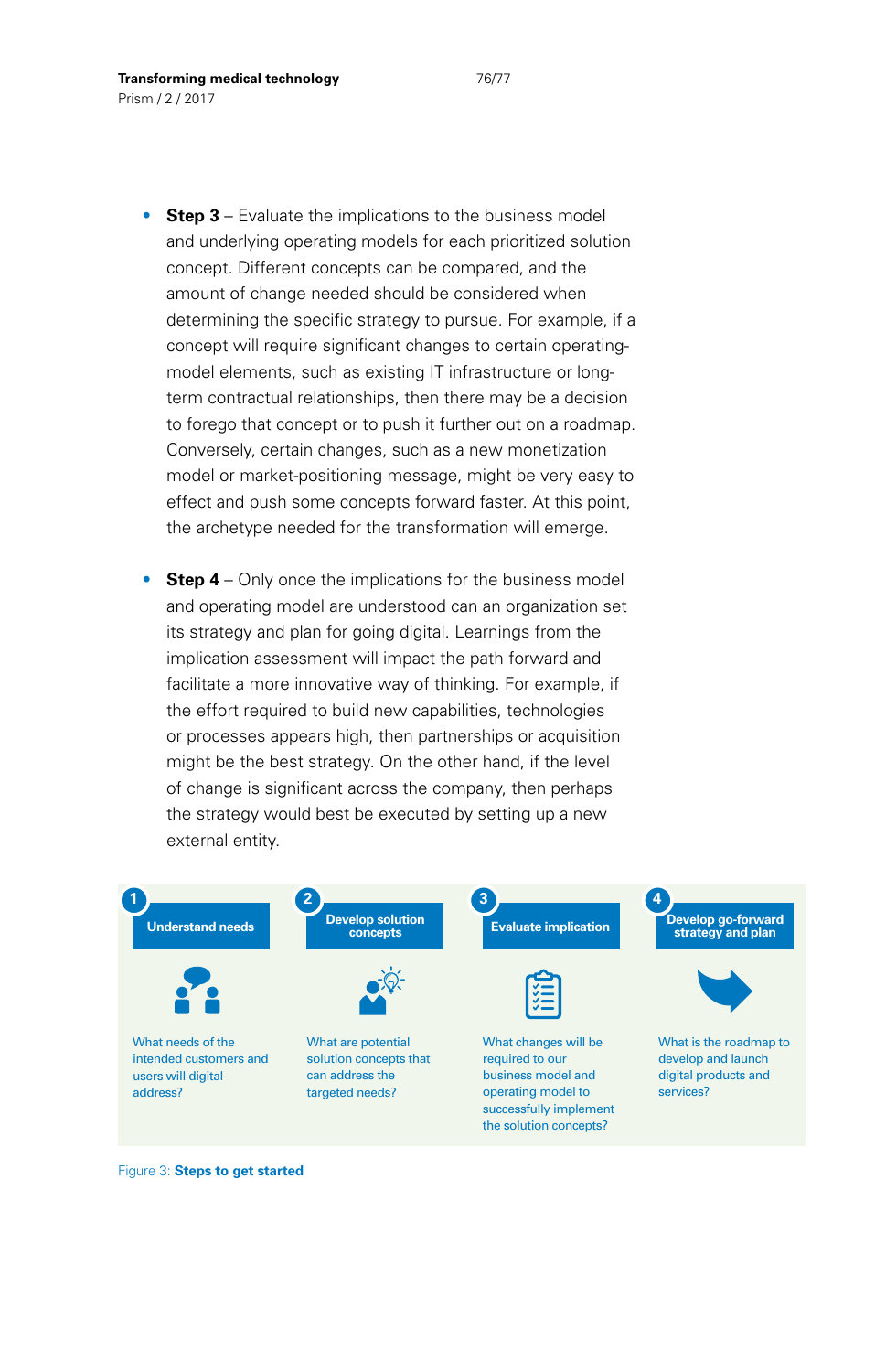#### **Insight for the Executive**

There is significant value to be captured with digital products and services in the healthcare industry. Many new entrants are well positioned to compete because their models are oriented towards software development – more so than existing, analog-native medical technology companies, which are organized to comply with regulations. For these companies, going digital will require significant business- and operational-model changes. Executives can proactively manage these changes and their impact as follows:

- Begin by taking the time to **understand the needs of your customers** or users; avoid making assumptions – talk to them to learn about their experiences.
- Carefully screen to **determine which needs can actually be addressed by digital**; in addition, screen for those needs that it makes sense for the company to address.
- Evaluate solution concepts to **identify the business-model and operational-model changes** that will need to occur to implement digital.
- With an understanding of the implications to the business model and operating model, **set a strategy and develop a plan for going digital.**